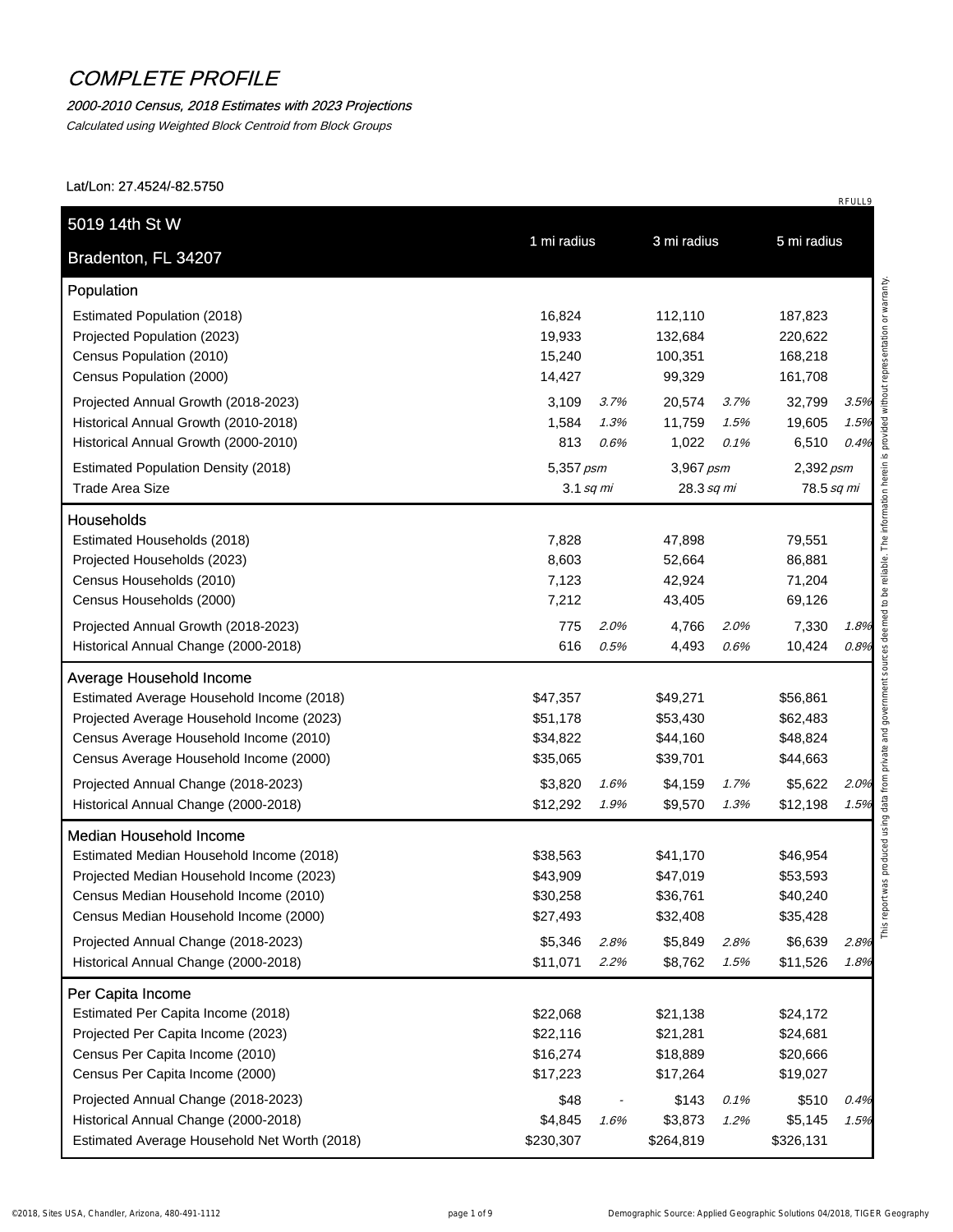## 2000-2010 Census, 2018 Estimates with 2023 Projections

Calculated using Weighted Block Centroid from Block Groups

| Bradenton, FL 34207                           | 1 mi radius  |             | 3 mi radius  |             | 5 mi radius   |          |
|-----------------------------------------------|--------------|-------------|--------------|-------------|---------------|----------|
| <b>Race and Ethnicity</b>                     |              |             |              |             |               |          |
| Total Population (2018)                       | 16,824       |             | 112,110      |             | 187,823       |          |
| White (2018)                                  | 12,635 75.1% |             | 82,325 73.4% |             | 140,609 74.9% |          |
| Black or African American (2018)              | 1,737        | 10.3%       | 14,194 12.7% |             | 23,387 12.5%  |          |
| American Indian or Alaska Native (2018)       | 83           | 0.5%        | 498          | 0.4%        | 746           | 0.4%     |
| Asian (2018)                                  | 302          | 1.8%        | 1,753        | 1.6%        | 3,513         | 1.9%     |
| Hawaiian or Pacific Islander (2018)           | 26           | 0.2%        | 120          | 0.1%        | 182           | 0.1%     |
| Other Race (2018)                             | 1,519        | 9.0%        | 9,733        | 8.7%        | 14,227        | 7.6%     |
| Two or More Races (2018)                      | 523          | 3.1%        | 3,486        | 3.1%        | 5,159         | 2.7%     |
| Population < $18(2018)$                       | 3,156        | 18.8%       | 23,062 20.6% |             | 37,365 19.9%  |          |
| White Not Hispanic                            |              | 1,096 34.7% |              | 7,637 33.1% | 14,386 38.5%  |          |
| <b>Black or African American</b>              | 515          | 16.3%       |              | 4,352 18.9% | 6,904 18.5%   |          |
| Asian                                         | 54           | 1.7%        | 347          | 1.5%        | 715           | 1.9%     |
| Other Race Not Hispanic                       | 163          | 5.2%        | 1,007        | 4.4%        | 1,593         | 4.3%     |
| Hispanic                                      |              | 1,327 42.1% | 9,719        | 42.1%       | 13,768 36.8%  |          |
| Not Hispanic or Latino Population (2018)      | 12,974 77.1% |             | 84,178 75.1% |             | 148,063 78.8% |          |
| Not Hispanic White                            | 10,706 82.5% |             | 67,052 79.7% |             | 118,925 80.3% |          |
| Not Hispanic Black or African American        |              | 1,597 12.3% | 13,103 15.6% |             | 21,883 14.8%  |          |
| Not Hispanic American Indian or Alaska Native | 43           | 0.3%        | 245          | 0.3%        | 388           | 0.3%     |
| Not Hispanic Asian                            | 293          | 2.3%        | 1,707        | 2.0%        | 3,411         | 2.3%     |
| Not Hispanic Hawaiian or Pacific Islander     | 17           | 0.1%        | 84           | 0.1%        | 141           | 0.1%     |
| Not Hispanic Other Race                       | 16           | 0.1%        | 102          | 0.1%        | 330           | 0.2%     |
| Not Hispanic Two or More Races                | 301          | 2.3%        | 1,885        | 2.2%        | 2,986         | 2.0%     |
| Hispanic or Latino Population (2018)          |              | 3,850 22.9% | 27,933 24.9% |             | 39,760 21.2%  |          |
| <b>Hispanic White</b>                         |              | 1,929 50.1% | 15,274 54.7% |             | 21,685 54.5%  |          |
| Hispanic Black or African American            | 140          | 3.6%        | 1,091        | 3.9%        | 1,504         | 3.8%     |
| Hispanic American Indian or Alaska Native     | 39           | 1.0%        | 253          | 0.9%        | 358           | 0.9%     |
| Hispanic Asian                                | 9            | 0.2%        | 47           | 0.2%        | 102           | 0.3%     |
| Hispanic Hawaiian or Pacific Islander         | 9            | 0.2%        | 36           | 0.1%        | 41            | 0.1%     |
| <b>Hispanic Other Race</b>                    | 1,503        | 39.0%       | 9,631        | 34.5%       | 13,897        | $35.0\%$ |
| Hispanic Two or More Races                    | 221          | 5.7%        | 1,601        | 5.7%        | 2,173         | 5.5%     |
| Not Hispanic or Latino Population (2010)      | 12,046 79.0% |             | 77,347 77.1% |             | 135,341 80.5% |          |
| Hispanic or Latino Population (2010)          |              | 3,194 21.0% | 23,004 22.9% |             | 32,877 19.5%  |          |
| Not Hispanic or Latino Population (2000)      | 13,394 92.8% |             | 87,619 88.2% |             | 143,836 88.9% |          |
| Hispanic or Latino Population (2000)          | 1,034        | 7.2%        | 11,710 11.8% |             | 17,871 11.1%  |          |
| Not Hispanic or Latino Population (2023)      | 15.011 75.3% |             | 97,230 73.3% |             | 169,984 77.0% |          |
| Hispanic or Latino Population (2023)          |              | 4,921 24.7% | 35,455 26.7% |             | 50,638 23.0%  |          |
| Projected Annual Growth (2018-2023)           | 1,071        | 5.6%        | 7,522        | 5.4%        | 10,878        | 5.5%     |
| Historical Annual Growth (2000-2010)          |              | 2,161 20.9% | 11,294       | 9.6%        | 15,006        | 8.4%     |
|                                               |              |             |              |             |               |          |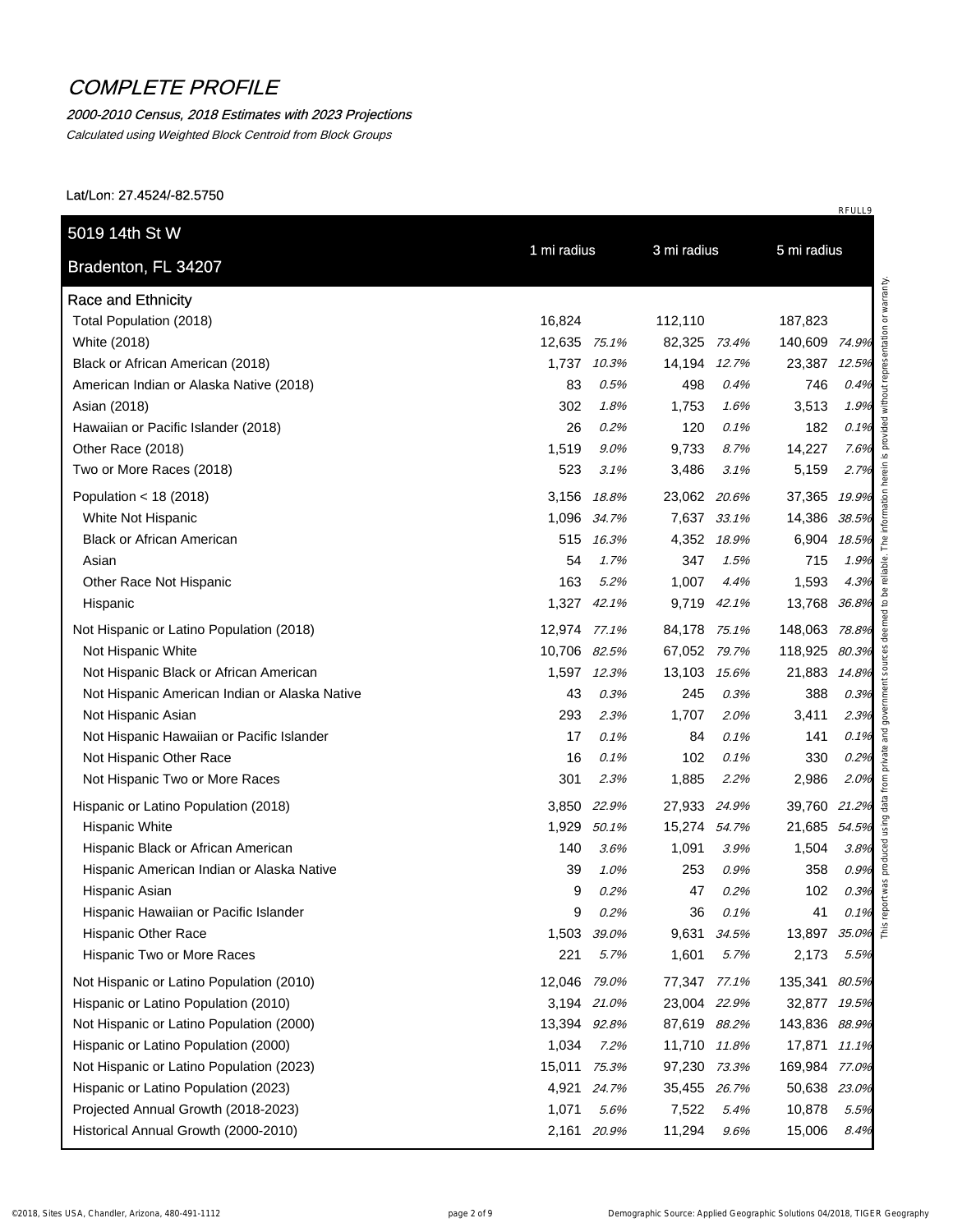### 2000-2010 Census, 2018 Estimates with 2023 Projections

Calculated using Weighted Block Centroid from Block Groups

| Bradenton, FL 34207                        | 1 mi radius |              | 3 mi radius    |              | 5 mi radius    |                                      |
|--------------------------------------------|-------------|--------------|----------------|--------------|----------------|--------------------------------------|
| <b>Total Age Distribution (2018)</b>       |             |              |                |              |                |                                      |
| <b>Total Population</b>                    | 16,824      |              | 112,110        |              | 187,823        |                                      |
| Age Under 5 Years                          | 1,041       | 6.2%         | 6,684          | 6.0%         | 10,477         | 5.6%                                 |
| Age 5 to 9 Years                           | 895         | 5.3%         | 6,439          | 5.7%         | 10,328         | 5.5%                                 |
| Age 10 to 14 Years                         | 761         | 4.5%         | 6,151          | 5.5%         | 10,260         | 5.5%                                 |
| Age 15 to 19 Years                         | 846         | 5.0%         | 6,328          | 5.6%         | 10,472         | 5.6%                                 |
| Age 20 to 24 Years                         | 1,170       | 7.0%         | 6,989          | 6.2%         | 11,109         | 5.9%                                 |
| Age 25 to 29 Years                         | 1,191       | 7.1%         | 7,541          | 6.7%         | 11,767         | 6.3%                                 |
| Age 30 to 34 Years                         | 1,031       | 6.1%         | 6,707          | 6.0%         | 10,553         | 5.6%                                 |
| Age 35 to 39 Years                         | 876         | 5.2%         | 6,001          | 5.4%         | 9,810          | 5.2%                                 |
| Age 40 to 44 Years                         | 812         | 4.8%         | 5,562          | 5.0%         | 9,313          | 5.0%                                 |
| Age 45 to 49 Years                         | 897         | 5.3%         | 6,182          | 5.5%         | 10,615         | 5.7%                                 |
| Age 50 to 54 Years                         | 1,032       | 6.1%         | 6,565          | 5.9%         | 11,445         | 6.1%                                 |
| Age 55 to 59 Years                         | 1,065       | 6.3%         | 7,147          | 6.4%         | 12,546         | 6.7%                                 |
| Age 60 to 64 Years                         | 983         | 5.8%         | 6,546          | 5.8%         | 11,832         | 6.3%                                 |
| Age 65 to 69 Years                         | 1,090       | 6.5%         | 6,771          | 6.0%         | 11,800         | 6.3%                                 |
| Age 70 to 74 Years                         | 1,098       | 6.5%         | 6,628          | 5.9%         | 11,435         | 6.1%                                 |
| Age 75 to 79 Years                         | 829         | 4.9%         | 5,326          | 4.8%         | 9,068          | 4.8%                                 |
| Age 80 to 84 Years                         | 605         | 3.6%         | 4,015          | 3.6%         | 6,911          | 3.7%                                 |
| Age 85 Years or Over                       | 601         | 3.6%         | 4,529          | 4.0%         | 8,082          | 4.3%                                 |
| Median Age                                 | 42.8        |              | 42.5           |              | 44.0           |                                      |
| Age 19 Years or Less                       |             | 3,542 21.1%  | 25,601 22.8%   |              | 41,537 22.1%   |                                      |
| Age 20 to 64 Years                         |             | 9,058 53.8%  | 59,241 52.8%   |              | 98,990 52.7%   |                                      |
| Age 65 Years or Over                       |             | 4,223 25.1%  | 27,269 24.3%   |              | 47,296 25.2%   |                                      |
| Female Age Distribution (2018)             |             |              |                |              |                |                                      |
| Female Population                          |             | 8,650 51.4%  | 58,234 51.9%   |              | 97,842 52.1%   |                                      |
| Age Under 5 Years                          | 524         | 6.1%         | 3,342          | 5.7%         | 5,215          | 5.3%                                 |
| Age 5 to 9 Years                           | 423         | 4.9%         | 3,147          | 5.4%         | 5,008          | 5.1%                                 |
| Age 10 to 14 Years                         | 392         | 4.5%         | 2,994          | 5.1%         | 5,061          | 5.2%<br>5.3%<br>5.6%<br>5.6%<br>6.1% |
| Age 15 to 19 Years                         | 446         | 5.2%         | 3,129          | 5.4%         | 5,150          |                                      |
| Age 20 to 24 Years                         | 578         | 6.7%         | 3,429          | 5.9%         | 5,522          |                                      |
| Age 25 to 29 Years                         | 578         | 6.7%         | 3,821          | 6.6%         | 6,002          |                                      |
| Age 30 to 34 Years                         | 517         | 6.0%         | 3,261          | 5.6%         | 5,202          | 5.3%                                 |
| Age 35 to 39 Years                         | 432         | 5.0%         | 3,026          | 5.2%         | 4,913          | 5.0%                                 |
| Age 40 to 44 Years                         | 388         | 4.5%         | 2,716          | 4.7%         | 4,705          | 4.8%                                 |
| Age 45 to 49 Years                         | 428<br>505  | 5.0%         | 3,078          | 5.3%         | 5,386          | 5.5%<br>6.0%                         |
| Age 50 to 54 Years                         |             | 5.8%         | 3,356          | 5.8%         | 5,917          |                                      |
| Age 55 to 59 Years<br>Age 60 to 64 Years   | 530<br>532  | 6.1%<br>6.2% | 3,820<br>3,576 | 6.6%<br>6.1% | 6,700<br>6,366 | 6.8%<br>6.5%                         |
| Age 65 to 69 Years                         | 599         | 6.9%         | 3,656          | 6.3%         | 6,330          | 6.5%                                 |
| Age 70 to 74 Years                         | 603         |              |                |              |                |                                      |
| Age 75 to 79 Years                         | 466         | 7.0%<br>5.4% | 3,660<br>2,972 | 6.3%<br>5.1% | 6,199<br>4,972 | 6.3%<br>5.1%                         |
| Age 80 to 84 Years                         | 343         | 4.0%         | 2,360          | 4.1%         | 4,044          | 4.1%                                 |
| Age 85 Years or Over                       | 366         | 4.2%         | 2,890          | 5.0%         | 5,150          | 5.3%                                 |
|                                            |             |              |                |              |                |                                      |
| Female Median Age                          | 44.3        |              | 44.5           |              | 45.8           |                                      |
| Age 19 Years or Less                       |             | 1,785 20.6%  | 12,613 21.7%   |              | 20,435 20.9%   |                                      |
| Age 20 to 64 Years<br>Age 65 Years or Over |             | 4,489 51.9%  | 30,082 51.7%   |              | 50,713 51.8%   |                                      |
|                                            |             | 2,376 27.5%  | 15,538 26.7%   |              | 26,694 27.3%   |                                      |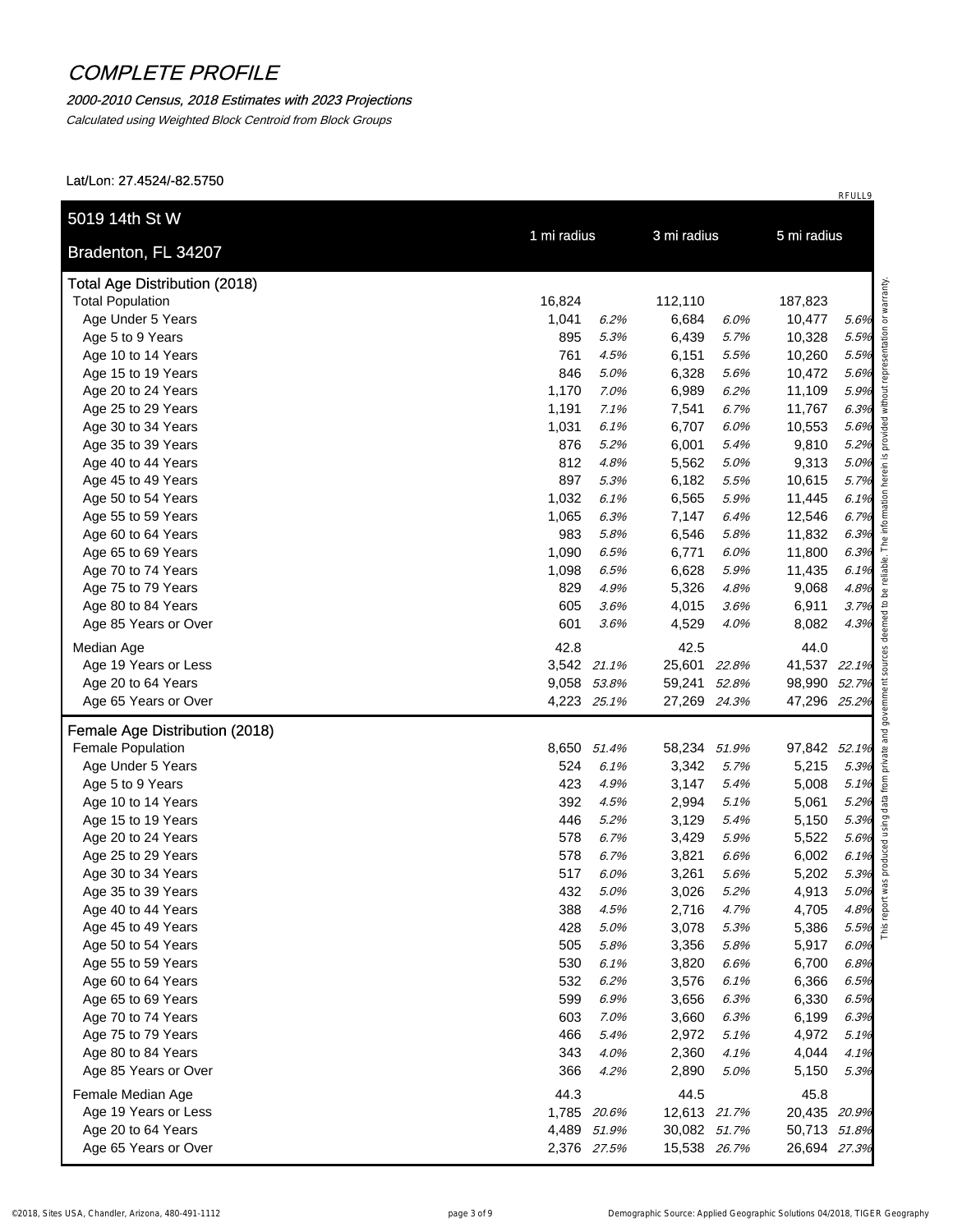### 2000-2010 Census, 2018 Estimates with 2023 Projections

Calculated using Weighted Block Centroid from Block Groups

| Bradenton, FL 34207                                | 1 mi radius |             | 3 mi radius  |           | 5 mi radius  |                                                                   |
|----------------------------------------------------|-------------|-------------|--------------|-----------|--------------|-------------------------------------------------------------------|
| Male Age Distribution (2018)                       |             |             |              |           |              |                                                                   |
| Male Population                                    | 8,174       | 48.6%       | 53,876       | 48.1%     | 89,981       | 47.9%                                                             |
| Age Under 5 Years                                  | 517         | 6.3%        | 3,341        | 6.2%      | 5,261        | 5.8%                                                              |
| Age 5 to 9 Years                                   | 472         | 5.8%        | 3,291        | 6.1%      | 5,320        | 5.9%                                                              |
| Age 10 to 14 Years                                 | 368         | 4.5%        | 3,157        | 5.9%      | 5,198        | 5.8%                                                              |
| Age 15 to 19 Years                                 | 400         | 4.9%        | 3,198        | 5.9%      | 5,322        | 5.9%                                                              |
| Age 20 to 24 Years                                 | 592         | 7.2%        | 3,560        | 6.6%      | 5,587        | 6.2%                                                              |
| Age 25 to 29 Years                                 | 613         | 7.5%        | 3,721        | 6.9%      | 5,765        | 6.4%                                                              |
| Age 30 to 34 Years                                 | 514         | 6.3%        | 3,446        | 6.4%      | 5,352        | 5.9%                                                              |
| Age 35 to 39 Years                                 | 444         | 5.4%        | 2,975        | 5.5%      | 4,897        | 5.4%                                                              |
| Age 40 to 44 Years                                 | 425         | 5.2%        | 2,846        | 5.3%      | 4,607        | 5.1%                                                              |
| Age 45 to 49 Years                                 | 469         | 5.7%        | 3,104        | 5.8%      | 5,229        | 5.8%                                                              |
| Age 50 to 54 Years                                 | 527         | 6.4%        | 3,210        | 6.0%      | 5,529        | 6.1%                                                              |
| Age 55 to 59 Years                                 | 534         | 6.5%        | 3,327        | 6.2%      | 5,846        | 6.5%                                                              |
| Age 60 to 64 Years                                 | 451         | 5.5%        | 2,970        | 5.5%      | 5,466        | 6.1%                                                              |
| Age 65 to 69 Years                                 | 492         | 6.0%        | 3,114        | 5.8%      | 5,469        | 6.1%                                                              |
| Age 70 to 74 Years                                 | 496         | 6.1%        | 2,968        | 5.5%      | 5,236        | 5.8%                                                              |
| Age 75 to 79 Years                                 | 364         | 4.4%        | 2,355        | 4.4%      | 4,096        | 4.6%                                                              |
| Age 80 to 84 Years                                 | 262         | 3.2%        | 1,655        | 3.1%      | 2,868        | 3.2%                                                              |
| Age 85 Years or Over                               | 235         | 2.9%        | 1,638        | 3.0%      | 2,932        | 3.3%                                                              |
| Male Median Age                                    | 41.4        |             | 40.4         |           | 42.1         |                                                                   |
| Age 19 Years or Less                               |             | 1,757 21.5% | 12,988 24.1% |           | 21,101 23.5% |                                                                   |
| Age 20 to 64 Years                                 |             | 4,569 55.9% | 29,158 54.1% |           | 48,277 53.7% |                                                                   |
| Age 65 Years or Over                               |             | 1,848 22.6% | 11,730 21.8% |           | 20,602 22.9% |                                                                   |
| Males per 100 Females (2018)<br>Overall Comparison | 94          |             | 93           |           | 92           |                                                                   |
| Age Under 5 Years                                  | 99          | 49.7%       |              | 100 50.0% |              | 101 50.2%                                                         |
| Age 5 to 9 Years                                   | 111         | 52.7%       | 105          | 51.1%     |              | 106 51.5%                                                         |
| Age 10 to 14 Years                                 | 94          | 48.4%       |              | 105 51.3% |              | 103 50.7%                                                         |
| Age 15 to 19 Years                                 | 90          | 47.3%       |              | 102 50.5% |              | 103 50.8%<br>$50.8\%$<br>$50.3\%$<br>$49.0\%$<br>$\frac{100}{50}$ |
| Age 20 to 24 Years                                 | 103         | 50.6%       | 104          | 50.9%     | 101          |                                                                   |
| Age 25 to 29 Years                                 |             | 106 51.5%   |              | 97 49.3%  | 96           |                                                                   |
| Age 30 to 34 Years                                 |             | 99 49.9%    |              | 106 51.4% |              | 103 50.7%                                                         |
| Age 35 to 39 Years                                 |             | 103 50.7%   | 98           | 49.6%     |              | 100 49.9%                                                         |
| Age 40 to 44 Years                                 |             | 110 52.3%   |              | 105 51.2% | 98           | 49.5%                                                             |
| Age 45 to 49 Years                                 |             | 109 52.3%   | 101          | 50.2%     | 97           | 49.3%                                                             |
| Age 50 to 54 Years                                 |             | 104 51.0%   | 96           | 48.9%     | 93           | 48.3%                                                             |
| Age 55 to 59 Years                                 |             | 101 50.2%   | 87           | 46.5%     |              | 87 46.6%                                                          |
| Age 60 to 64 Years                                 |             | 85 45.9%    | 83           | 45.4%     |              | 86 46.2%                                                          |
| Age 65 to 69 Years                                 |             | 82 45.1%    | 85           | 46.0%     |              | 86 46.4%                                                          |
| Age 70 to 74 Years                                 |             | 82 45.1%    | 81           | 44.8%     |              | 84 45.8%                                                          |
| Age 75 to 79 Years                                 |             | 78 43.8%    |              | 79 44.2%  |              | 82 45.2%                                                          |
| Age 80 to 84 Years                                 | 76          | 43.3%       |              | 70 41.2%  |              | 71 41.5%                                                          |
| Age 85 Years or Over                               | 64          | 39.1%       | 57           | 36.2%     | 57           | 36.3%                                                             |
| Age 19 Years or Less                               | 98          | 49.6%       |              | 103 50.7% |              | 103 50.8%                                                         |
| Age 20 to 39 Years                                 |             | 103 50.7%   | 101          | 50.3%     |              | 100 50.0%                                                         |
| Age 40 to 64 Years                                 |             | 101 50.2%   |              | 93 48.3%  |              | 92 47.8%                                                          |
|                                                    |             | 78 43.7%    |              | 75 43.0%  |              | 77 43.6%                                                          |
| Age 65 Years or Over                               |             |             |              |           |              |                                                                   |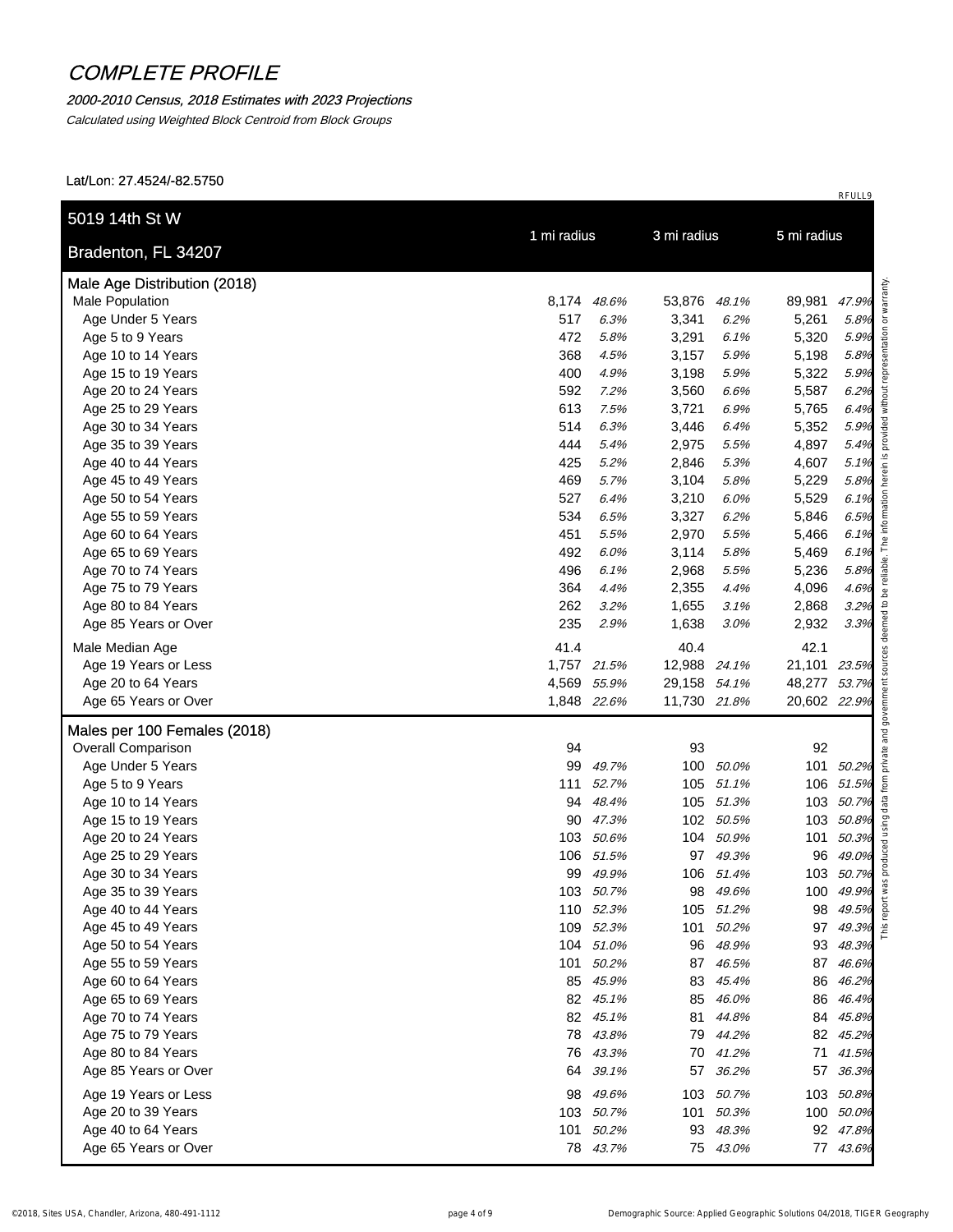#### 2000-2010 Census, 2018 Estimates with 2023 Projections

Calculated using Weighted Block Centroid from Block Groups

| Bradenton, FL 34207                                  | 1 mi radius                |                       |                             |                              |       |
|------------------------------------------------------|----------------------------|-----------------------|-----------------------------|------------------------------|-------|
| Household Type (2018)                                |                            |                       |                             |                              |       |
| <b>Total Households</b>                              | 7,828                      | 47,898                |                             | 79,551                       |       |
| Households with Children                             | 1,733 22.1%                |                       | 11,840 24.7%                | 19,538 24.6%                 |       |
| Average Household Size                               | 2.1                        |                       | 2.3                         | 2.3                          |       |
| Household Density per Square Mile                    | 2,493                      | 1,695                 |                             | 1,013                        |       |
| <b>Population Family</b>                             | 12,234 72.7%               |                       | 85,411 76.2%                | 145,131 77.3%                |       |
| <b>Population Non-Family</b>                         | 4,533 26.9%                |                       | 25,397 22.7%                | 39,976 21.3%                 |       |
| <b>Population Group Quarters</b>                     | 57                         | 1,302<br>0.3%         | 1.2%                        | 2,716                        | 1.4%  |
| <b>Family Households</b>                             | 4,151                      | 53.0%                 | 27,290 57.0%                | 47,045 59.1%                 |       |
| <b>Married Couple Households</b>                     | 2,578 62.1%                |                       | 17,653 64.7%                | 32,167 68.4%                 |       |
| <b>Other Family Households</b>                       | 1,573 37.9%                |                       | 9,636 35.3%                 | 14,877 31.6%                 |       |
| Family Households with Children                      | 1,703 41.0%                |                       | 11,659 42.7%                | 19,237 40.9%                 |       |
| Married Couple with Children                         | 711 41.8%                  |                       | 5,519 47.3%                 | 9,866 51.3%                  |       |
| Other Family Households with Children                | 992 58.2%                  |                       | 6,140 52.7%                 | 9,371 48.7%                  |       |
| Family Households No Children                        | 2,449 59.0%                |                       | 15,631 57.3%                | 27,808 59.1%                 |       |
| Married Couple No Children                           | 1,867 76.2%                |                       | 12,134 77.6%                | 22,302 80.2%                 |       |
| Other Family Households No Children                  | 582 23.8%                  |                       | 3,496 22.4%                 | 5,506 19.8%                  |       |
| Non-Family Households                                | 3,677 47.0%                |                       | 20,608 43.0%                | 32,506 40.9%                 |       |
| Non-Family Households with Children                  | 31                         | 0.8%<br>181           | 0.9%                        | 301                          | 0.9%  |
| Non-Family Households No Children                    | 3,646                      | 20,428<br>99.2%       | 99.1%                       | 32,205                       | 99.1% |
| Average Family Household Size                        | 2.9                        |                       | 3.1                         | 3.1                          |       |
| Average Family Income                                | \$55,340                   | \$61,166              |                             | \$70,071                     |       |
| Median Family Income                                 | \$47,682                   | \$52,837              |                             | \$59,560                     |       |
| Average Non-Family Household Size                    | 1.2                        |                       | 1.2                         | 1.2                          |       |
| Marital Status (2018)                                |                            |                       |                             |                              |       |
| Population Age 15 Years or Over                      | 14,128                     | 92,837                |                             | 156,758                      |       |
| <b>Never Married</b>                                 | 4,529 32.1%                |                       | 30,266 32.6%                | 47,765 30.5%                 |       |
| <b>Currently Married</b>                             | 5,118 36.2%                |                       | 33,936 36.6%                | 62,606 39.9%                 |       |
| <b>Previously Married</b>                            | 4,480 31.7%                |                       | 28,635 30.8%                | 46,387 29.6%                 |       |
| Separated                                            | 885 19.8%                  |                       | 5,584 19.5%                 | 8,487 18.3%                  |       |
| Widowed<br>Divorced                                  | 1,139 25.4%<br>2,455 54.8% |                       | 8,593 30.0%<br>14,458 50.5% | 15,015 32.4%<br>22,884 49.3% |       |
|                                                      |                            |                       |                             |                              |       |
| <b>Educational Attainment (2018)</b>                 |                            |                       |                             |                              |       |
| Adult Population Age 25 Years or Over                | 12,112                     | 79,520                |                             | 135,178                      |       |
| Elementary (Grade Level 0 to 8)                      | 989                        | 6,356<br>8.2%         | 8.0%                        | 9,204                        | 6.8%  |
| Some High School (Grade Level 9 to 11)               | 1,328 11.0%                |                       | 8,314 10.5%                 | 12,110                       | 9.0%  |
| <b>High School Graduate</b>                          | 4,995 41.2%                |                       | 29,653 37.3%                | 47,782 35.3%                 |       |
| Some College                                         | 2,346 19.4%                |                       | 16,193 20.4%                | 28,266 20.9%                 |       |
| Associate Degree Only<br><b>Bachelor Degree Only</b> | 924<br>939                 | 7.6%<br>5,882<br>7.8% | 7.4%<br>8,517 10.7%         | 10,101<br>17,627 13.0%       | 7.5%  |
| <b>Graduate Degree</b>                               | 592                        | 4,604<br>4.9%         | 5.8%                        | 10,088                       | 7.5%  |
|                                                      |                            |                       |                             |                              |       |
| Any College (Some College or Higher)                 | 4,800                      | 39.6%                 | 35,197 44.3%                | 66,082 48.9%                 |       |
| College Degree + (Bachelor Degree or Higher)         | 1,531 12.6%                |                       | 13,121 16.5%                | 27,715 20.5%                 |       |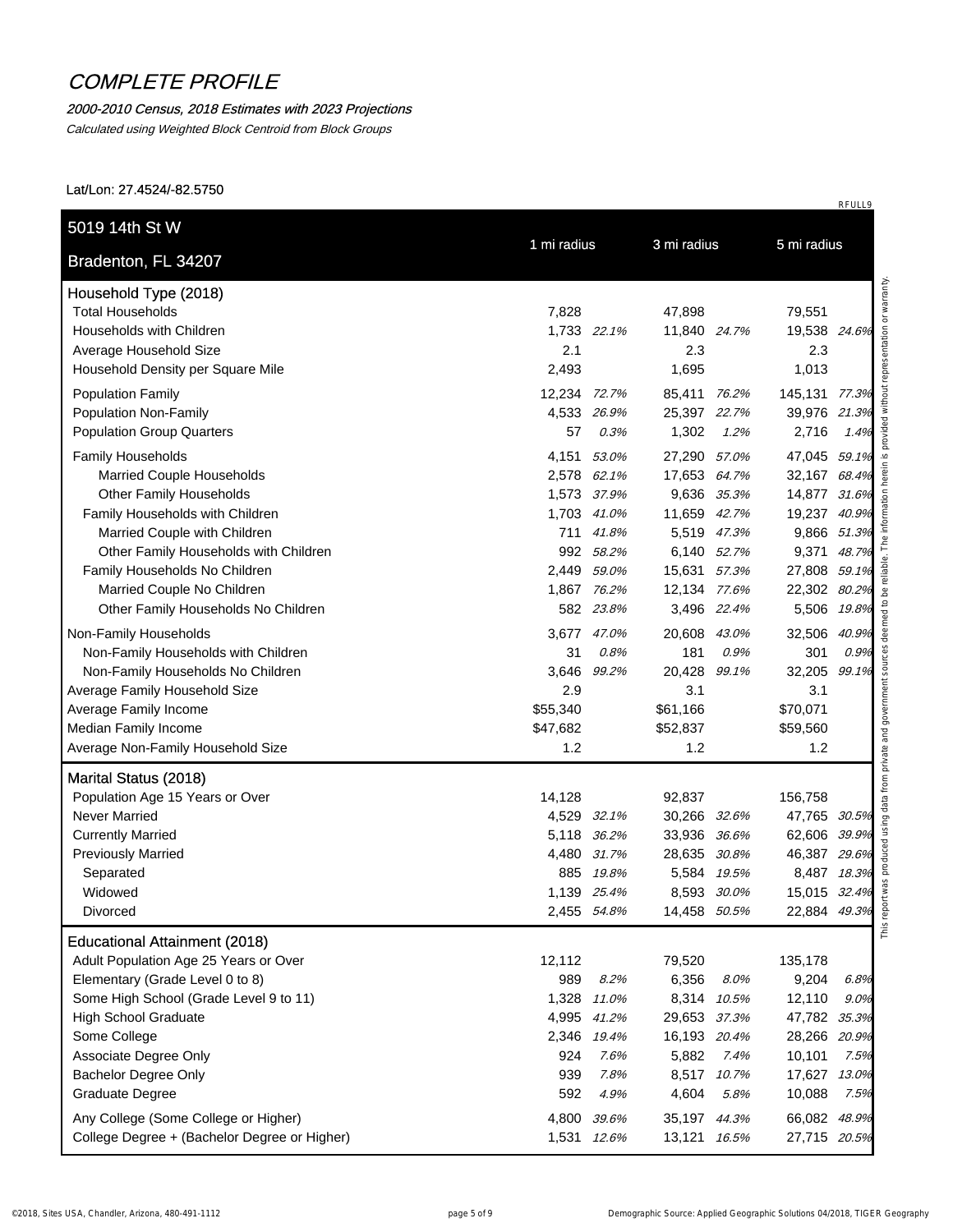### 2000-2010 Census, 2018 Estimates with 2023 Projections

Calculated using Weighted Block Centroid from Block Groups

Lat/Lon: 27.4524/-82.5750

| Bradenton, FL 34207                                        |                            |                |              |                |              |
|------------------------------------------------------------|----------------------------|----------------|--------------|----------------|--------------|
| Housing                                                    |                            |                |              |                |              |
| Total Housing Units (2018)                                 | 9,460                      | 55,617         |              | 91,191         |              |
| Total Housing Units (2010)                                 | 9,385                      | 54,889         |              | 89,436         |              |
| Historical Annual Growth (2010-2018)                       | 75<br>0.1%                 | 728            | 0.2%         | 1,756          | 0.2%         |
| Housing Units Occupied (2018)                              | 7,828 82.7%                | 47,898         | 86.1%        | 79,551 87.2%   |              |
| Housing Units Owner-Occupied                               | 4,140 52.9%                | 28,130 58.7%   |              | 49,420 62.1%   |              |
| <b>Housing Units Renter-Occupied</b>                       | 3,688 47.1%                | 19,768 41.3%   |              | 30,130 37.9%   |              |
| Housing Units Vacant (2018)                                | 1,632 20.8%                | 7,719 16.1%    |              | 11,641 14.6%   |              |
| Household Size (2018)                                      |                            |                |              |                |              |
| <b>Total Households</b>                                    | 7,828                      | 47,898         |              | 79,551         |              |
| 1 Person Households                                        | 2,961 37.8%                | 16,913 35.3%   |              | 26,708 33.6%   |              |
| 2 Person Households                                        | 2,828 36.1%                | 16,298 34.0%   |              | 28,125 35.4%   |              |
| 3 Person Households                                        | 904 11.5%                  | 5,914 12.3%    |              | 10,204 12.8%   |              |
| 4 Person Households                                        | 630<br>8.0%                | 4,268          | 8.9%         | 7,402          | 9.3%         |
| 5 Person Households                                        | 303<br>3.9%                | 2,398          | 5.0%         | 3,900          | 4.9%         |
| 6 Person Households                                        | 122<br>1.6%                | 1,122          | 2.3%         | 1,736          | 2.2%         |
| 7 or More Person Households                                | 80<br>1.0%                 | 984            | 2.1%         | 1,476          | 1.9%         |
| Household Income Distribution (2018)                       |                            |                |              |                |              |
| HH Income \$200,000 or More                                | 88<br>1.1%                 | 578            | 1.2%         | 1,819          | 2.3%         |
| HH Income \$150,000 to \$199,999                           | 124<br>1.6%                | 1,142          | 2.4%         | 2,506          | 3.2%         |
| HH Income \$125,000 to \$149,999                           | 132<br>1.7%                | 1,270          | 2.7%         | 2,651          | 3.3%         |
| HH Income \$100,000 to \$124,999                           | 257<br>3.3%                | 2,460          | 5.1%         | 4,872          | 6.1%         |
| HH Income \$75,000 to \$99,999                             | 557<br>7.1%                | 4,194          | 8.8%         | 8,097 10.2%    |              |
| HH Income \$50,000 to \$74,999                             | 1,593<br>20.4%             | 8,981          | 18.8%        | 15,649 19.7%   |              |
| HH Income \$35,000 to \$49,999                             | 1,629 20.8%                | 8,372 17.5%    |              | 12,943 16.3%   |              |
| HH Income \$25,000 to \$34,999                             | 1,123 14.3%                | 6,797 14.2%    |              | 10,452 13.1%   |              |
| HH Income \$15,000 to \$24,999                             | 1,307 16.7%                | 7,232 15.1%    |              | 10,647 13.4%   |              |
| HH Income \$10,000 to \$14,999<br>HH Income Under \$10,000 | 544<br>6.9%<br>472<br>6.0% | 3,272<br>3,600 | 6.8%<br>7.5% | 4,817<br>5,099 | 6.1%<br>6.4% |
| Household Vehicles (2018)                                  |                            |                |              |                |              |
| Households 0 Vehicles Available                            | 596<br>7.6%                | 3,966          | 8.3%         | 5,621          | 7.1%         |
| Households 1 Vehicle Available                             | 4,485 57.3%                | 24,534 51.2%   |              | 38,637 48.6%   |              |
| Households 2 Vehicles Available                            | 1,923 24.6%                | 14,273 29.8%   |              | 25,741 32.4%   |              |
| Households 3 or More Vehicles Available                    | 824 10.5%                  | 5,124 10.7%    |              | 9,551 12.0%    |              |
| <b>Total Vehicles Available</b>                            | 10,986                     | 69,843         |              | 121,456        |              |
| Average Vehicles per Household                             | 1.4                        | 1.5            |              | 1.5            |              |
| <b>Owner-Occupied Household Vehicles</b>                   | 6,050 55.1%                | 44,068 63.1%   |              | 81,291 66.9%   |              |
| Average Vehicles per Owner-Occupied Household              | 1.5                        | 1.6            |              | 1.6            |              |
| Renter-Occupied Household Vehicles                         | 4,935 44.9%                | 25,776 36.9%   |              | 40,165 33.1%   |              |
| Average Vehicles per Renter-Occupied Household             | 1.3                        | 1.3            |              | 1.3            |              |
| Travel Time (2015)                                         |                            |                |              |                |              |
| Worker Base Age 16 years or Over                           | 7,190                      | 47,537         |              | 80,064         |              |
| Travel to Work in 14 Minutes or Less                       | 1,911 26.6%                | 12,938 27.2%   |              | 22,442 28.0%   |              |
| Travel to Work in 15 to 29 Minutes                         | 3,687 51.3%                | 19,983 42.0%   |              | 32,604 40.7%   |              |
| Travel to Work in 30 to 59 Minutes                         | 1,326 18.4%                | 9,212 19.4%    |              | 16,414 20.5%   |              |
| Travel to Work in 60 Minutes or More                       | 394<br>5.5%                | 2,449          | 5.2%         | 4,614          | 5.8%         |
| Work at Home                                               | 183<br>2.5%                | 1,346          | 2.8%         | 2,946          | 3.7%         |
| Average Minutes Travel to Work                             | 18.4                       | 19.0           |              | 19.3           |              |

RFULL9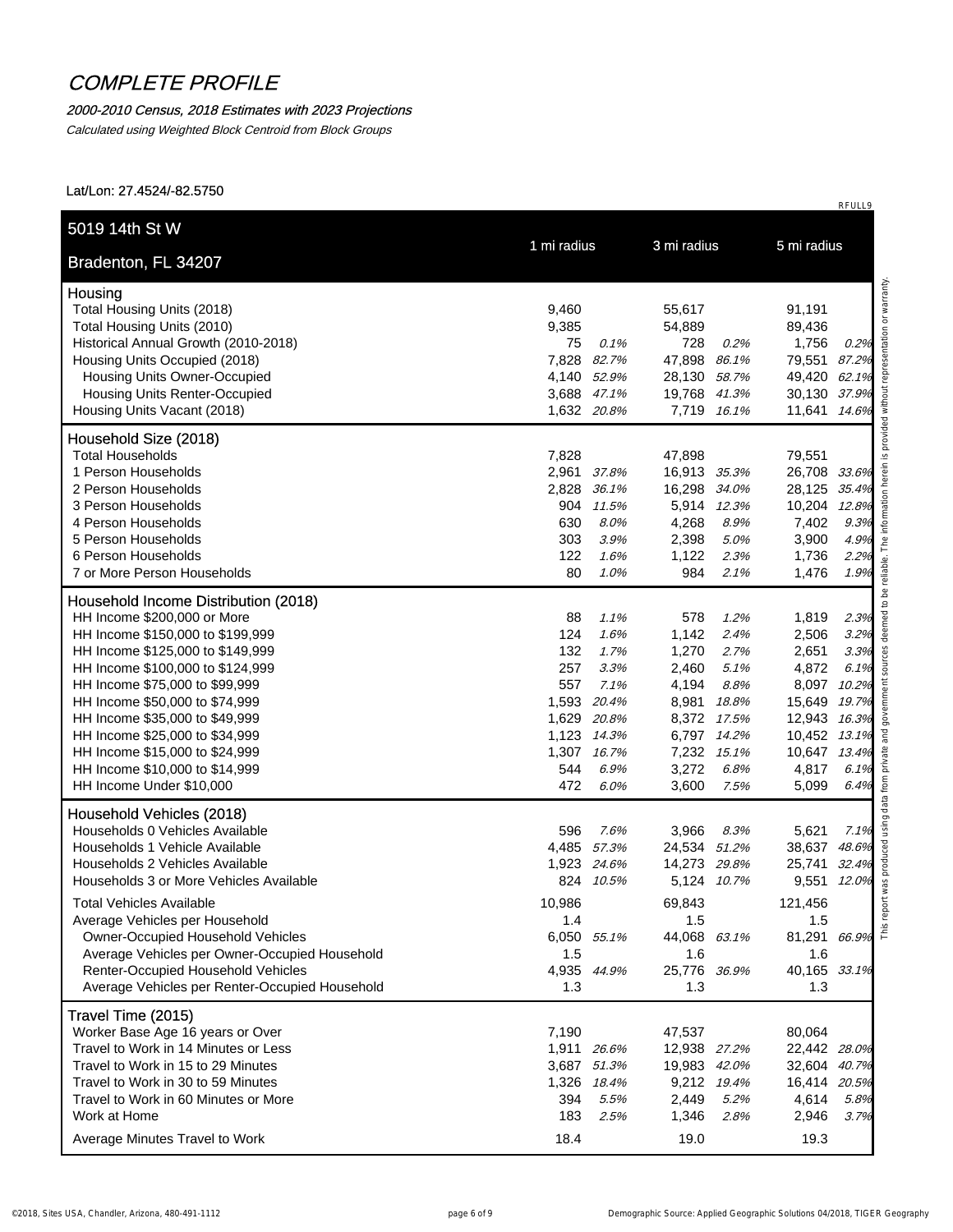## 2000-2010 Census, 2018 Estimates with 2023 Projections

Calculated using Weighted Block Centroid from Block Groups

| Bradenton, FL 34207                                          | 1 mi radius                | 3 mi radius                  | 5 mi radius                  |
|--------------------------------------------------------------|----------------------------|------------------------------|------------------------------|
| <b>Transportation To Work (2015)</b>                         |                            |                              |                              |
| Worker Base Age 16 years or Over                             | 7,190                      | 47,537                       | 80,064                       |
| Drive to Work Alone                                          | 5,901<br>82.1%             | 38,442<br>80.9%              | 64,608 80.7%                 |
| Drive to Work in Carpool                                     | 771<br>10.7%               | 5,866<br>12.3%               | 9,453<br>11.8%               |
| Travel to Work by Public Transportation                      | 156<br>2.2%                | 561<br>1.2%                  | 850<br>1.1%                  |
| Drive to Work on Motorcycle                                  | 38<br>0.5%                 | 200<br>0.4%                  | 398<br>0.5%                  |
| Bicycle to Work                                              | 16<br>0.2%                 | 130<br>0.3%                  | 0.3%<br>256                  |
| Walk to Work                                                 | 97<br>1.3%                 | 577<br>1.2%                  | 916<br>1.1%                  |
| <b>Other Means</b>                                           | 28<br>0.4%                 | 415<br>0.9%                  | 636<br>0.8%                  |
| Work at Home                                                 | 183<br>2.5%                | 1,346<br>2.8%                | 3.7%<br>2,946                |
| Daytime Demographics (2018)                                  |                            |                              |                              |
| <b>Total Businesses</b>                                      | 642                        | 3,782                        | 7,913                        |
| <b>Total Employees</b>                                       | 5,375                      | 41,059                       | 89,094                       |
| <b>Company Headquarter Businesses</b>                        | 1<br>0.2%                  | 16<br>0.4%                   | 31<br>0.4%                   |
| Company Headquarter Employees                                | 4<br>0.1%                  | 2,749<br>6.7%                | 4,007<br>4.5%                |
| <b>Employee Population per Business</b>                      | 8.4 to 1                   | 10.9 to 1                    | 11.3 to 1                    |
| <b>Residential Population per Business</b>                   | 26.2 to 1                  | 29.6 to 1                    | 23.7 to 1                    |
| Adj. Daytime Demographics Age 16 Years or Over               | 11,809                     | 86,717                       | 164,931                      |
| <b>Labor Force</b>                                           |                            |                              |                              |
| Labor Population Age 16 Years or Over (2018)                 | 13,966                     | 91,581                       | 154,691                      |
| Labor Force Total Males (2018)                               | 6,736 48.2%                | 43,425 47.4%                 | 73,145 47.3%                 |
| Male Civilian Employed                                       | 3,827 56.8%                | 23,526 54.2%                 | 40,388 55.2%                 |
| Male Civilian Unemployed                                     | 137<br>2.0%                | 1,132<br>2.6%                | 1,831<br>2.5%                |
| Males in Armed Forces                                        | 25<br>0.4%                 | 29<br>0.1%                   | 29                           |
| Males Not in Labor Force                                     | 2,747 40.8%                | 18,739<br>43.2%              | 30,897 42.2%                 |
| Labor Force Total Females (2018)                             | 51.8%<br>7,231             | 48,155<br>52.6%              | 81,547<br>52.7%              |
| Female Civilian Employed                                     | 3,680 50.9%                | 22,368<br>46.5%              | 38,437<br>47.1%              |
| Female Civilian Unemployed<br><b>Females in Armed Forces</b> | 148<br>2.1%                | 1,121<br>2.3%                | 1,689<br>2.1%                |
| Females Not in Labor Force                                   | 3,402<br>47.1%             | 24,666<br>51.2%              | 1<br>41,420<br>50.8%         |
| <b>Unemployment Rate</b>                                     | 2.0%                       | 2.5%                         | 2.3%                         |
|                                                              |                            |                              |                              |
| Labor Force Growth (2010-2018)                               | $-17 - 0.2\%$              | 3                            | $-224 - 0.3%$                |
| Male Labor Force Growth (2010-2018)                          | $-0.2\%$<br>-7             | $\overline{c}$               | $-114 - 0.3%$                |
| Female Labor Force Growth (2010-2018)                        | $-10 - 0.3%$               | $\mathbf{1}$                 | $-110 - 0.3%$                |
| Occupation (2015)                                            |                            |                              |                              |
| Occupation Population Age 16 Years or Over                   | 7,525                      | 45,891                       | 79,048                       |
| <b>Occupation Total Males</b>                                | 3,834 51.0%                | 23,524 51.3%                 | 40,502 51.2%                 |
| <b>Occupation Total Females</b>                              | 3,690 49.0%                | 22,367 48.7%                 | 38,546 48.8%                 |
| Management, Business, Financial Operations                   | 543<br>7.2%                | 4,198<br>9.1%                | 8,630 10.9%                  |
| Professional, Related                                        | 871<br>11.6%               | 5,710 12.4%                  | 11,278 14.3%                 |
| Service<br>Sales, Office                                     | 1,948 25.9%<br>2,290 30.4% | 11,306 24.6%<br>12,450 27.1% | 17,866 22.6%<br>22,068 27.9% |
| Farming, Fishing, Forestry                                   | 26<br>0.3%                 | 217<br>0.5%                  | 426<br>0.5%                  |
| Construction, Extraction, Maintenance                        | 877 11.7%                  | 5,668 12.4%                  | 8,729 11.0%                  |
| Production, Transport, Material Moving                       | 970 12.9%                  | 6,343 13.8%                  | 10,051 12.7%                 |
|                                                              |                            |                              |                              |
| <b>White Collar Workers</b>                                  | 3,704 49.2%                | 22,358 48.7%                 | 41,976 53.1%                 |
| <b>Blue Collar Workers</b>                                   | 3,821 50.8%                | 23,533 51.3%                 | 37,073 46.9%                 |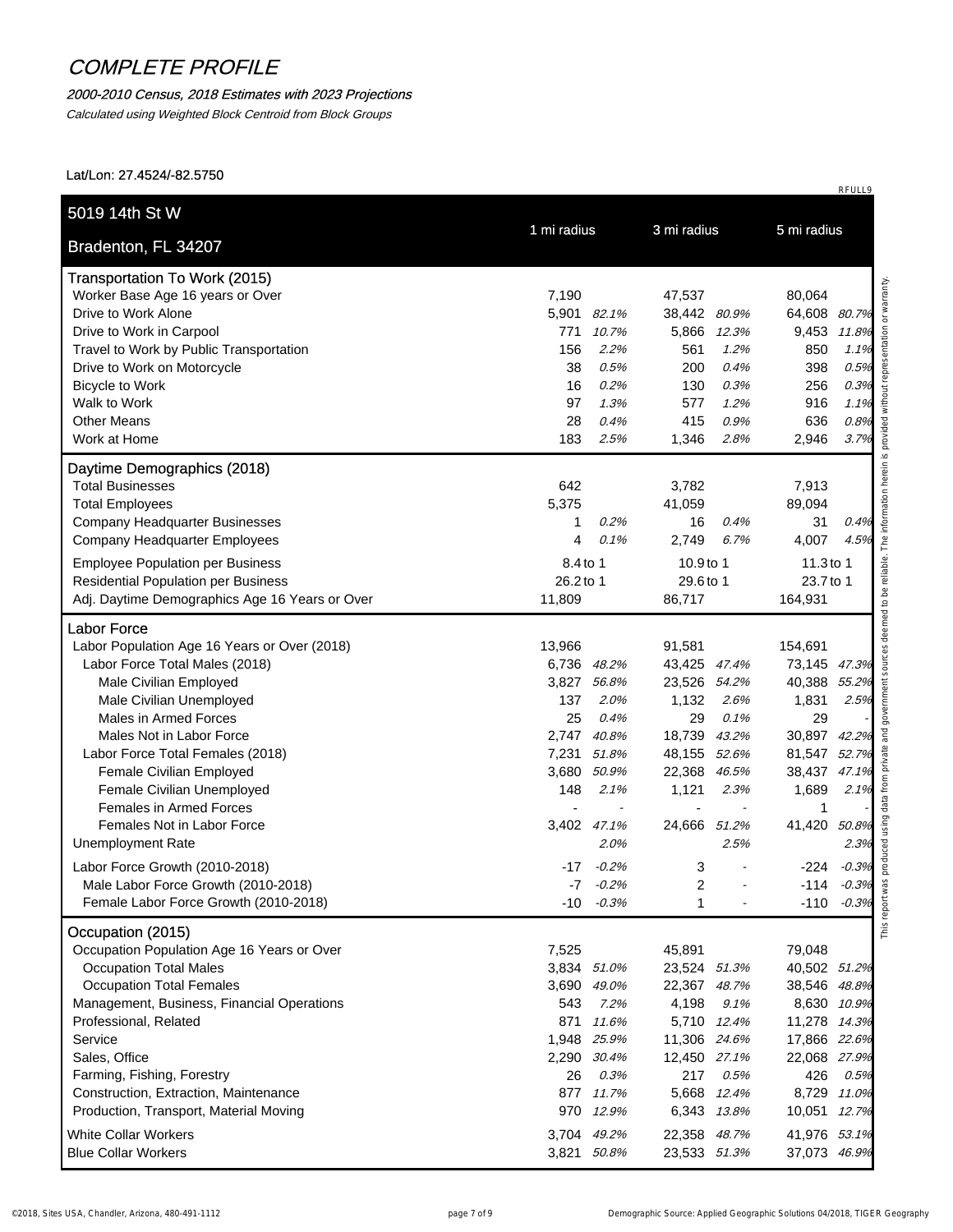#### 2000-2010 Census, 2018 Estimates with 2023 Projections

Calculated using Weighted Block Centroid from Block Groups

| Bradenton, FL 34207                                                      | 1 mi radius     |              | 3 mi radius        |              | 5 mi radius        |              |
|--------------------------------------------------------------------------|-----------------|--------------|--------------------|--------------|--------------------|--------------|
| Units In Structure (2015)                                                |                 |              |                    |              |                    |              |
| <b>Total Units</b>                                                       | 7,123           |              | 42,924             |              | 71,204             |              |
| 1 Detached Unit                                                          | 2,075 29.1%     |              | 19,811 46.2%       |              | 38,821 54.5%       |              |
| 1 Attached Unit                                                          | 933             | 13.1%        | 5,101              | 11.9%        | 7,924 11.1%        |              |
| 2 Units                                                                  | 534             | 7.5%         | 2,127              | 5.0%         | 2,833              | 4.0%         |
| 3 to 4 Units                                                             | 233             | 3.3%         | 1,943              | 4.5%         | 3,193              | 4.5%         |
| 5 to 9 Units                                                             | 159             | 2.2%         | 2,282              | 5.3%         | 3,701              | 5.2%         |
| 10 to 19 Units                                                           | 615             | 8.6%         | 3,042              | 7.1%         | 4,476              | 6.3%         |
| 20 to 49 Units                                                           | 205             | 2.9%         | 2,369              | 5.5%         | 3,101              | 4.4%         |
| 50 or More Units                                                         | 258             | 3.6%         | 2,791              | 6.5%         | 4,209              | 5.9%         |
| Mobile Home or Trailer                                                   | 2,813           | 39.5%        | 8,383              | 19.5%        | 11,370             | 16.0%        |
| <b>Other Structure</b>                                                   | 19              | 0.3%         | 46                 | 0.1%         | 101                | 0.1%         |
| Homes Built By Year (2015)                                               |                 |              |                    |              |                    |              |
| Homes Built 2014 or later                                                | 49              | 0.7%         | 409                | 1.0%         | 1,067              | 1.5%         |
| Homes Built 2010 to 2013                                                 | 130             | 1.8%         | 515                | 1.2%         | 1,151              | 1.6%         |
| Homes Built 2000 to 2009                                                 | 663             | 9.3%         | 4,734 11.0%        |              | 9,731              | 13.7%        |
| Homes Built 1990 to 1999                                                 | 695             | 9.8%         |                    | 5,693 13.3%  | 10,245 14.4%       |              |
| Homes Built 1980 to 1989                                                 | 1,290           | 18.1%        | 10,837 25.2%       |              | 19,076 26.8%       |              |
| Homes Built 1970 to 1979                                                 | 2,111           | 29.6%        | 11,359 26.5%       |              | 17,246 24.2%       |              |
| Homes Built 1960 to 1969                                                 | 1,747 24.5%     |              | 6,574 15.3%        |              | 9,354 13.1%        |              |
| Homes Built 1950 to 1959                                                 | 854 12.0%       |              |                    | 5,021 11.7%  | 7,427 10.4%        |              |
| Homes Built 1940 to 1949                                                 | 169             | 2.4%         | 787                | 1.8%         | 1,251              | 1.8%         |
| Homes Built Before 1939                                                  | 134             | 1.9%         | 1,968              | 4.6%         | 3,174              | 4.5%         |
| Median Age of Homes                                                      | 39.6 yrs        |              | $37.7$ yrs         |              | $35.9$ yrs         |              |
| Home Values (2015)                                                       |                 |              |                    |              |                    |              |
| Owner Specified Housing Units                                            | 3,790           |              | 25,603             |              | 44,790             |              |
| Home Values \$1,000,000 or More                                          | 36              | 1.0%         | 246                | 1.0%         | 538                | 1.2%         |
| Home Values \$750,000 to \$999,999                                       | 47              | 1.2%         | 448                | 1.8%         | 852                | 1.9%         |
| Home Values \$500,000 to \$749,999                                       | 88              | 2.3%         | 749                | 2.9%         | 1,416              | 3.2%         |
| Home Values \$400,000 to \$499,999                                       | 109             | 2.9%         | 851                | 3.3%         | 1,551              | 3.5%         |
| Home Values \$300,000 to \$399,999                                       | 249             | 6.6%         | 1,667              | 6.5%         | 4,341              | 9.7%         |
| Home Values \$250,000 to \$299,999<br>Home Values \$200,000 to \$249,999 | 192             | 5.1%         | 1,751              | 6.8%         | 4,129              | 9.2%         |
|                                                                          | 207             | 5.5%         | 2,046              | 8.0%         | 5,174 11.6%        |              |
| Home Values \$175,000 to \$199,999<br>Home Values \$150,000 to \$174,999 | 134<br>252      | 3.5%<br>6.6% | 1,604<br>2,211     | 6.3%         | 3,285              | 7.3%<br>9.5% |
| Home Values \$125,000 to \$149,999                                       | 203             | 5.3%         | 1,807              | 8.6%<br>7.1% | 4,248<br>3,047     | 6.8%         |
| Home Values \$100,000 to \$124,999                                       | 305             | 8.0%         | 2,708              | 10.6%        | 4,115              | 9.2%         |
| Home Values \$90,000 to \$99,999                                         | 123             | 3.2%         | 1,118              | 4.4%         | 1,585              | 3.5%         |
| Home Values \$80,000 to \$89,999                                         | 138             | 3.6%         | 1,441              | 5.6%         | 2,136              | 4.8%         |
| Home Values \$70,000 to \$79,999                                         | 355             | 9.4%         | 2,531              | 9.9%         | 3,585              | 8.0%         |
| Home Values \$60,000 to \$69,999                                         | 171             | 4.5%         | 969                | 3.8%         | 1,388              | 3.1%         |
| Home Values \$50,000 to \$59,999                                         | 261             | 6.9%         | 1,461              | 5.7%         | 1,901              | 4.2%         |
|                                                                          | 420             | 11.1%        | 1,812              | 7.1%         | 2,483              | 5.5%         |
|                                                                          |                 | 5.9%         | 708                | 2.8%         | 878                | 2.0%         |
| Home Values \$35,000 to \$49,999                                         |                 |              |                    |              |                    |              |
| Home Values \$25,000 to \$34,999                                         | 225             |              |                    |              |                    |              |
| Home Values \$10,000 to \$24,999                                         | 315             | 8.3%<br>8.4% | 885                | 3.5%         | 1,398              | 3.1%         |
| Home Values Under \$10,000<br>Owner-Occupied Median Home Value           | 319<br>\$84,716 |              | 1,114<br>\$118,863 | 4.4%         | 1,507<br>\$149,085 | 3.4%         |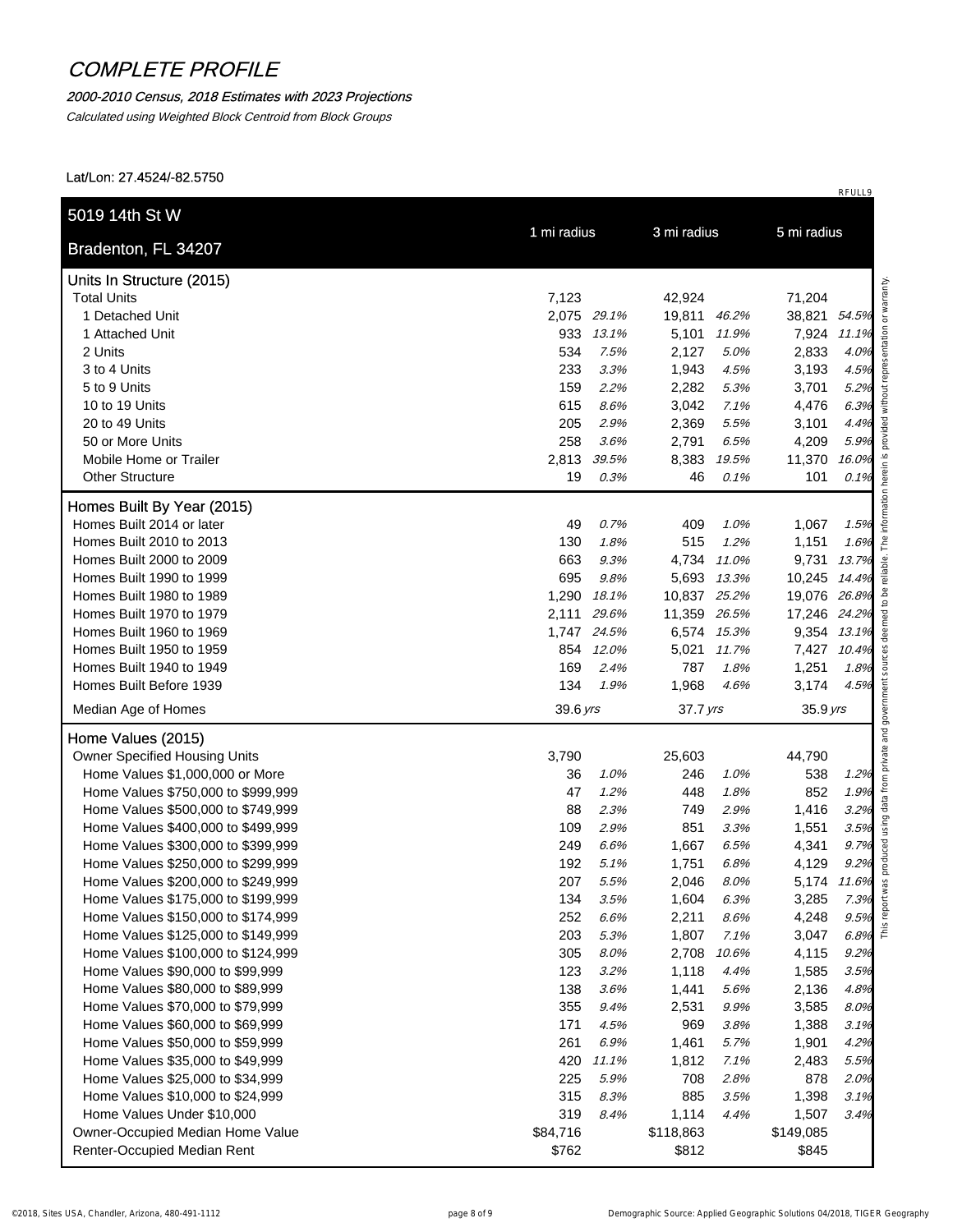#### 2000-2010 Census, 2018 Estimates with 2023 Projections

Calculated using Weighted Block Centroid from Block Groups

| ડ મ સ્પ્ર<br>સ્ટ્રી સ્ટ્રી સ્ટ્રી સ્ટ્રી<br>એ સ્ટ્રી સ્ટ્રી સ્ટ્રી સ્ટ્રી સ્ટ્રી<br>oduced using data from private and government sources deemed to be reliable. The information herein is provided without representation or warran<br><b>Total Annual Consumer Expenditure (2018)</b><br><b>Total Household Expenditure</b><br>\$330 M<br>\$2.06 B<br>\$3.77 B<br><b>Total Non-Retail Expenditure</b><br>\$170 M<br>\$1.06 B<br>\$1.95 B<br><b>Total Retail Expenditure</b><br>\$160 M<br>\$999 M<br>\$1.82 B<br>\$11.4 M<br>\$71.2 M<br>\$130 M<br>\$12.7 M<br>\$81.1 M<br>\$153 M<br>\$10.3 M<br>\$67.1 M<br>\$127 M<br>\$18.1 M<br>\$114 M<br>\$209 M<br>\$311 M<br>\$50.0 M<br>\$563 M<br>\$10.6 M<br>\$67.5 M<br>\$126 M<br>\$7.39 M<br>\$47.2 M<br>\$88.6 M<br>\$28.5 M<br>\$175 M<br>\$316 M<br>\$8.47 M<br>\$54.2 M<br>\$102 M<br>\$5.05 M<br>\$31.3 M<br>\$56.9 M<br>\$4.30 M<br>\$26.8 M<br>\$49.0 M<br>\$2.19 M<br>\$14.0 M<br>\$26.3 M<br>\$732K<br>\$4.56 M<br>\$8.37 M<br>\$67.7 M<br>\$425 M<br>\$777 M<br>\$2.37 M<br>\$14.3 M<br>\$25.2 M<br>\$63.4 M<br>\$395 M<br>\$721 M<br><b>Utilities</b><br>\$26.5 M<br>\$163 M<br>\$293 M<br>Monthly Household Consumer Expenditure (2018)<br>\$3,509<br>\$3,588<br>\$3,951<br><b>Total Non-Retail Expenditure</b><br>\$1,805 51.4%<br>\$1,850 51.5%<br>\$2,040 51.6%<br><b>Total Retail Expenditures</b><br>\$1,704<br>\$1,739<br>48.6%<br>48.5%<br>\$1,910<br>\$121<br>\$137<br>3.5%<br>\$124<br>3.5%<br>\$135<br>3.8%<br>\$141<br>3.9%<br>\$161<br>\$109<br>\$117<br>\$133<br>3.1%<br>3.3%<br>\$193<br>5.5%<br>\$198<br>\$219<br>5.5%<br>\$532<br>15.2%<br>\$590<br>\$541<br>15.1%<br>\$113<br>\$132<br>3.2%<br>\$117<br>3.3%<br>\$79<br>\$82<br>\$93<br>2.2%<br>2.3%<br>\$303<br>\$305<br>\$331<br>8.6%<br>8.5%<br>\$90<br>\$94<br>\$106<br>2.6%<br>2.6%<br>\$54<br>\$55<br>\$60<br>1.5%<br>1.5%<br>\$47<br>\$51<br>\$46<br>1.3%<br>1.3%<br>0.7%<br>\$23<br>0.7%<br>\$24<br>\$28<br>\$8<br>\$9<br>0.2%<br>\$8<br>0.2%<br>\$721<br>\$739<br>\$814<br>20.5%<br>20.6%<br>\$25<br>\$25<br>\$26<br>0.7%<br>0.7% | Bradenton, FL 34207                | 1 mi radius |       | 3 mi radius |       | 5 mi radius |       |
|---------------------------------------------------------------------------------------------------------------------------------------------------------------------------------------------------------------------------------------------------------------------------------------------------------------------------------------------------------------------------------------------------------------------------------------------------------------------------------------------------------------------------------------------------------------------------------------------------------------------------------------------------------------------------------------------------------------------------------------------------------------------------------------------------------------------------------------------------------------------------------------------------------------------------------------------------------------------------------------------------------------------------------------------------------------------------------------------------------------------------------------------------------------------------------------------------------------------------------------------------------------------------------------------------------------------------------------------------------------------------------------------------------------------------------------------------------------------------------------------------------------------------------------------------------------------------------------------------------------------------------------------------------------------------------------------------------------------------------------------------------------------------------------------------------------------------------------------------------------------------------------------------------------------------------------------------------------------------------------------------------------------------------------------------------------------------|------------------------------------|-------------|-------|-------------|-------|-------------|-------|
|                                                                                                                                                                                                                                                                                                                                                                                                                                                                                                                                                                                                                                                                                                                                                                                                                                                                                                                                                                                                                                                                                                                                                                                                                                                                                                                                                                                                                                                                                                                                                                                                                                                                                                                                                                                                                                                                                                                                                                                                                                                                           |                                    |             |       |             |       |             |       |
|                                                                                                                                                                                                                                                                                                                                                                                                                                                                                                                                                                                                                                                                                                                                                                                                                                                                                                                                                                                                                                                                                                                                                                                                                                                                                                                                                                                                                                                                                                                                                                                                                                                                                                                                                                                                                                                                                                                                                                                                                                                                           |                                    |             |       |             |       |             |       |
|                                                                                                                                                                                                                                                                                                                                                                                                                                                                                                                                                                                                                                                                                                                                                                                                                                                                                                                                                                                                                                                                                                                                                                                                                                                                                                                                                                                                                                                                                                                                                                                                                                                                                                                                                                                                                                                                                                                                                                                                                                                                           |                                    |             |       |             |       |             |       |
|                                                                                                                                                                                                                                                                                                                                                                                                                                                                                                                                                                                                                                                                                                                                                                                                                                                                                                                                                                                                                                                                                                                                                                                                                                                                                                                                                                                                                                                                                                                                                                                                                                                                                                                                                                                                                                                                                                                                                                                                                                                                           |                                    |             |       |             |       |             |       |
|                                                                                                                                                                                                                                                                                                                                                                                                                                                                                                                                                                                                                                                                                                                                                                                                                                                                                                                                                                                                                                                                                                                                                                                                                                                                                                                                                                                                                                                                                                                                                                                                                                                                                                                                                                                                                                                                                                                                                                                                                                                                           |                                    |             |       |             |       |             |       |
|                                                                                                                                                                                                                                                                                                                                                                                                                                                                                                                                                                                                                                                                                                                                                                                                                                                                                                                                                                                                                                                                                                                                                                                                                                                                                                                                                                                                                                                                                                                                                                                                                                                                                                                                                                                                                                                                                                                                                                                                                                                                           | Apparel                            |             |       |             |       |             |       |
|                                                                                                                                                                                                                                                                                                                                                                                                                                                                                                                                                                                                                                                                                                                                                                                                                                                                                                                                                                                                                                                                                                                                                                                                                                                                                                                                                                                                                                                                                                                                                                                                                                                                                                                                                                                                                                                                                                                                                                                                                                                                           | Contributions                      |             |       |             |       |             |       |
|                                                                                                                                                                                                                                                                                                                                                                                                                                                                                                                                                                                                                                                                                                                                                                                                                                                                                                                                                                                                                                                                                                                                                                                                                                                                                                                                                                                                                                                                                                                                                                                                                                                                                                                                                                                                                                                                                                                                                                                                                                                                           | Education                          |             |       |             |       |             |       |
|                                                                                                                                                                                                                                                                                                                                                                                                                                                                                                                                                                                                                                                                                                                                                                                                                                                                                                                                                                                                                                                                                                                                                                                                                                                                                                                                                                                                                                                                                                                                                                                                                                                                                                                                                                                                                                                                                                                                                                                                                                                                           | Entertainment                      |             |       |             |       |             |       |
|                                                                                                                                                                                                                                                                                                                                                                                                                                                                                                                                                                                                                                                                                                                                                                                                                                                                                                                                                                                                                                                                                                                                                                                                                                                                                                                                                                                                                                                                                                                                                                                                                                                                                                                                                                                                                                                                                                                                                                                                                                                                           | Food and Beverages                 |             |       |             |       |             |       |
|                                                                                                                                                                                                                                                                                                                                                                                                                                                                                                                                                                                                                                                                                                                                                                                                                                                                                                                                                                                                                                                                                                                                                                                                                                                                                                                                                                                                                                                                                                                                                                                                                                                                                                                                                                                                                                                                                                                                                                                                                                                                           | Furnishings and Equipment          |             |       |             |       |             |       |
|                                                                                                                                                                                                                                                                                                                                                                                                                                                                                                                                                                                                                                                                                                                                                                                                                                                                                                                                                                                                                                                                                                                                                                                                                                                                                                                                                                                                                                                                                                                                                                                                                                                                                                                                                                                                                                                                                                                                                                                                                                                                           | Gifts                              |             |       |             |       |             |       |
|                                                                                                                                                                                                                                                                                                                                                                                                                                                                                                                                                                                                                                                                                                                                                                                                                                                                                                                                                                                                                                                                                                                                                                                                                                                                                                                                                                                                                                                                                                                                                                                                                                                                                                                                                                                                                                                                                                                                                                                                                                                                           | <b>Health Care</b>                 |             |       |             |       |             |       |
|                                                                                                                                                                                                                                                                                                                                                                                                                                                                                                                                                                                                                                                                                                                                                                                                                                                                                                                                                                                                                                                                                                                                                                                                                                                                                                                                                                                                                                                                                                                                                                                                                                                                                                                                                                                                                                                                                                                                                                                                                                                                           | <b>Household Operations</b>        |             |       |             |       |             |       |
|                                                                                                                                                                                                                                                                                                                                                                                                                                                                                                                                                                                                                                                                                                                                                                                                                                                                                                                                                                                                                                                                                                                                                                                                                                                                                                                                                                                                                                                                                                                                                                                                                                                                                                                                                                                                                                                                                                                                                                                                                                                                           | Miscellaneous Expenses             |             |       |             |       |             |       |
|                                                                                                                                                                                                                                                                                                                                                                                                                                                                                                                                                                                                                                                                                                                                                                                                                                                                                                                                                                                                                                                                                                                                                                                                                                                                                                                                                                                                                                                                                                                                                                                                                                                                                                                                                                                                                                                                                                                                                                                                                                                                           | Personal Care                      |             |       |             |       |             |       |
|                                                                                                                                                                                                                                                                                                                                                                                                                                                                                                                                                                                                                                                                                                                                                                                                                                                                                                                                                                                                                                                                                                                                                                                                                                                                                                                                                                                                                                                                                                                                                                                                                                                                                                                                                                                                                                                                                                                                                                                                                                                                           | Personal Insurance                 |             |       |             |       |             |       |
|                                                                                                                                                                                                                                                                                                                                                                                                                                                                                                                                                                                                                                                                                                                                                                                                                                                                                                                                                                                                                                                                                                                                                                                                                                                                                                                                                                                                                                                                                                                                                                                                                                                                                                                                                                                                                                                                                                                                                                                                                                                                           | Reading                            |             |       |             |       |             |       |
|                                                                                                                                                                                                                                                                                                                                                                                                                                                                                                                                                                                                                                                                                                                                                                                                                                                                                                                                                                                                                                                                                                                                                                                                                                                                                                                                                                                                                                                                                                                                                                                                                                                                                                                                                                                                                                                                                                                                                                                                                                                                           | Shelter                            |             |       |             |       |             |       |
|                                                                                                                                                                                                                                                                                                                                                                                                                                                                                                                                                                                                                                                                                                                                                                                                                                                                                                                                                                                                                                                                                                                                                                                                                                                                                                                                                                                                                                                                                                                                                                                                                                                                                                                                                                                                                                                                                                                                                                                                                                                                           | Tobacco                            |             |       |             |       |             |       |
|                                                                                                                                                                                                                                                                                                                                                                                                                                                                                                                                                                                                                                                                                                                                                                                                                                                                                                                                                                                                                                                                                                                                                                                                                                                                                                                                                                                                                                                                                                                                                                                                                                                                                                                                                                                                                                                                                                                                                                                                                                                                           | Transportation                     |             |       |             |       |             |       |
|                                                                                                                                                                                                                                                                                                                                                                                                                                                                                                                                                                                                                                                                                                                                                                                                                                                                                                                                                                                                                                                                                                                                                                                                                                                                                                                                                                                                                                                                                                                                                                                                                                                                                                                                                                                                                                                                                                                                                                                                                                                                           |                                    |             |       |             |       |             |       |
|                                                                                                                                                                                                                                                                                                                                                                                                                                                                                                                                                                                                                                                                                                                                                                                                                                                                                                                                                                                                                                                                                                                                                                                                                                                                                                                                                                                                                                                                                                                                                                                                                                                                                                                                                                                                                                                                                                                                                                                                                                                                           |                                    |             |       |             |       |             |       |
|                                                                                                                                                                                                                                                                                                                                                                                                                                                                                                                                                                                                                                                                                                                                                                                                                                                                                                                                                                                                                                                                                                                                                                                                                                                                                                                                                                                                                                                                                                                                                                                                                                                                                                                                                                                                                                                                                                                                                                                                                                                                           | <b>Total Household Expenditure</b> |             |       |             |       |             | 48.4% |
|                                                                                                                                                                                                                                                                                                                                                                                                                                                                                                                                                                                                                                                                                                                                                                                                                                                                                                                                                                                                                                                                                                                                                                                                                                                                                                                                                                                                                                                                                                                                                                                                                                                                                                                                                                                                                                                                                                                                                                                                                                                                           |                                    |             |       |             |       |             |       |
|                                                                                                                                                                                                                                                                                                                                                                                                                                                                                                                                                                                                                                                                                                                                                                                                                                                                                                                                                                                                                                                                                                                                                                                                                                                                                                                                                                                                                                                                                                                                                                                                                                                                                                                                                                                                                                                                                                                                                                                                                                                                           | Apparel<br>Contributions           |             |       |             |       |             |       |
|                                                                                                                                                                                                                                                                                                                                                                                                                                                                                                                                                                                                                                                                                                                                                                                                                                                                                                                                                                                                                                                                                                                                                                                                                                                                                                                                                                                                                                                                                                                                                                                                                                                                                                                                                                                                                                                                                                                                                                                                                                                                           | Education                          |             |       |             |       |             |       |
|                                                                                                                                                                                                                                                                                                                                                                                                                                                                                                                                                                                                                                                                                                                                                                                                                                                                                                                                                                                                                                                                                                                                                                                                                                                                                                                                                                                                                                                                                                                                                                                                                                                                                                                                                                                                                                                                                                                                                                                                                                                                           | Entertainment                      |             |       |             |       |             | 5.5%  |
|                                                                                                                                                                                                                                                                                                                                                                                                                                                                                                                                                                                                                                                                                                                                                                                                                                                                                                                                                                                                                                                                                                                                                                                                                                                                                                                                                                                                                                                                                                                                                                                                                                                                                                                                                                                                                                                                                                                                                                                                                                                                           | Food and Beverages                 |             |       |             |       |             | 14.9% |
|                                                                                                                                                                                                                                                                                                                                                                                                                                                                                                                                                                                                                                                                                                                                                                                                                                                                                                                                                                                                                                                                                                                                                                                                                                                                                                                                                                                                                                                                                                                                                                                                                                                                                                                                                                                                                                                                                                                                                                                                                                                                           | Furnishings and Equipment          |             |       |             |       |             | 3.3%  |
|                                                                                                                                                                                                                                                                                                                                                                                                                                                                                                                                                                                                                                                                                                                                                                                                                                                                                                                                                                                                                                                                                                                                                                                                                                                                                                                                                                                                                                                                                                                                                                                                                                                                                                                                                                                                                                                                                                                                                                                                                                                                           | Gifts                              |             |       |             |       |             | 2.3%  |
|                                                                                                                                                                                                                                                                                                                                                                                                                                                                                                                                                                                                                                                                                                                                                                                                                                                                                                                                                                                                                                                                                                                                                                                                                                                                                                                                                                                                                                                                                                                                                                                                                                                                                                                                                                                                                                                                                                                                                                                                                                                                           | <b>Health Care</b>                 |             |       |             |       |             | 8.4%  |
|                                                                                                                                                                                                                                                                                                                                                                                                                                                                                                                                                                                                                                                                                                                                                                                                                                                                                                                                                                                                                                                                                                                                                                                                                                                                                                                                                                                                                                                                                                                                                                                                                                                                                                                                                                                                                                                                                                                                                                                                                                                                           | <b>Household Operations</b>        |             |       |             |       |             | 2.7%  |
|                                                                                                                                                                                                                                                                                                                                                                                                                                                                                                                                                                                                                                                                                                                                                                                                                                                                                                                                                                                                                                                                                                                                                                                                                                                                                                                                                                                                                                                                                                                                                                                                                                                                                                                                                                                                                                                                                                                                                                                                                                                                           | Miscellaneous Expenses             |             |       |             |       |             | 1.5%  |
|                                                                                                                                                                                                                                                                                                                                                                                                                                                                                                                                                                                                                                                                                                                                                                                                                                                                                                                                                                                                                                                                                                                                                                                                                                                                                                                                                                                                                                                                                                                                                                                                                                                                                                                                                                                                                                                                                                                                                                                                                                                                           | Personal Care                      |             |       |             |       |             | 1.3%  |
|                                                                                                                                                                                                                                                                                                                                                                                                                                                                                                                                                                                                                                                                                                                                                                                                                                                                                                                                                                                                                                                                                                                                                                                                                                                                                                                                                                                                                                                                                                                                                                                                                                                                                                                                                                                                                                                                                                                                                                                                                                                                           | Personal Insurance                 |             |       |             |       |             | 0.7%  |
|                                                                                                                                                                                                                                                                                                                                                                                                                                                                                                                                                                                                                                                                                                                                                                                                                                                                                                                                                                                                                                                                                                                                                                                                                                                                                                                                                                                                                                                                                                                                                                                                                                                                                                                                                                                                                                                                                                                                                                                                                                                                           | Reading                            |             |       |             |       |             | 0.2%  |
|                                                                                                                                                                                                                                                                                                                                                                                                                                                                                                                                                                                                                                                                                                                                                                                                                                                                                                                                                                                                                                                                                                                                                                                                                                                                                                                                                                                                                                                                                                                                                                                                                                                                                                                                                                                                                                                                                                                                                                                                                                                                           | Shelter                            |             |       |             |       |             | 20.6% |
|                                                                                                                                                                                                                                                                                                                                                                                                                                                                                                                                                                                                                                                                                                                                                                                                                                                                                                                                                                                                                                                                                                                                                                                                                                                                                                                                                                                                                                                                                                                                                                                                                                                                                                                                                                                                                                                                                                                                                                                                                                                                           | Tobacco                            |             |       |             |       |             | 0.7%  |
| \$307<br><b>Utilities</b><br>\$282<br>8.0%<br>\$284<br>7.9%<br>7.8%                                                                                                                                                                                                                                                                                                                                                                                                                                                                                                                                                                                                                                                                                                                                                                                                                                                                                                                                                                                                                                                                                                                                                                                                                                                                                                                                                                                                                                                                                                                                                                                                                                                                                                                                                                                                                                                                                                                                                                                                       | Transportation                     | \$675       | 19.2% | \$687       | 19.2% | \$755       | 19.1% |